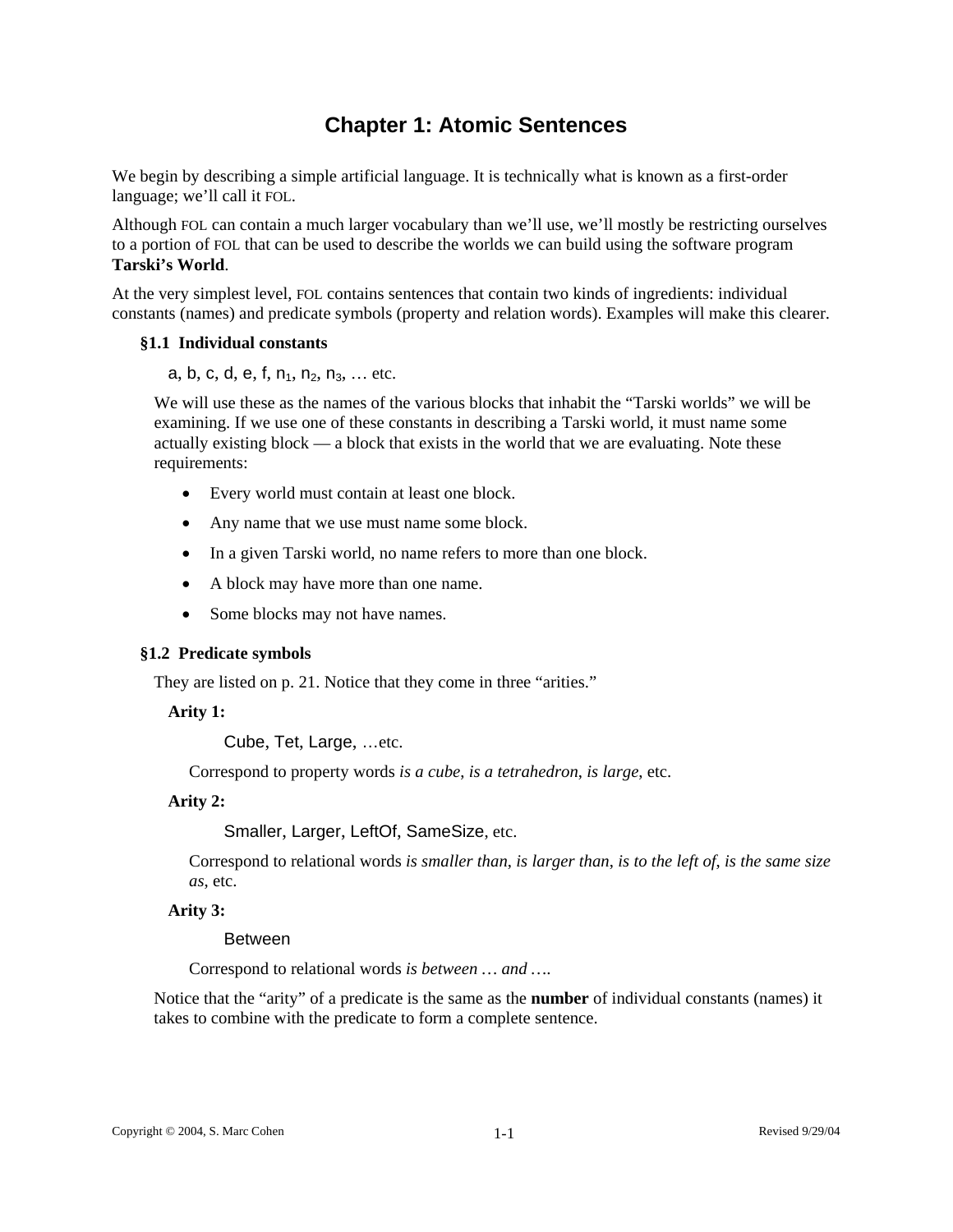## **§1.3 Atomic sentences**

We write atomic sentences in the blocks language by combining a predicate (which always begins with a capital letter), followed by (in parentheses) one or more individual constants (which always begin with a lower case letter). The **number** of individual constants matches the **arity** of the predicate. For examples, look at the chart on p. 22.

Note that in writing atomic sentences, we use "prefix" notation:

Cube(a) Larger(b, c)

the predicate comes first, followed by (in parentheses) one or more names. The one exception is in the case of the identity symbol,  $=$ . In this case, we use "infix" notation:  $a = b$ , rather than  $= (a, b)$ .

Now it is time to start learning about atomic sentences, and when they are true and when they are false. It is also time to start learning about the program *Tarski's World.* 

## **Introduction to Tarski's World**

- 1. Open the program. Click *Start*, *Programs*, *LPL Software*, *Tarski's World 5.6*. (Alternatively, click on *Tarski.exe*. It's in the Tarski's World Folder, inside the LPL Software Folder.) You will find an empty world and an empty sentence file. In the world, add two blocks, of different shapes and sizes. E.g., a **large cube** and a **small tetrahedron**.
- 2. Name them *a* and *b*. (To name the cube *a*, select the cube, then put a check-mark in the box labeled a in the Inspector and click on OK.)
- 3. In a new sentence file, write four sentences, describing their size and shape. You may type them in, or click on the keyboard on the screen (faster, easier, and more accurate than typing), or even copy (**ctrl-C**)-and-paste (**ctrl-V**) from another program.

| Cube(a)  | Tet(b)   |
|----------|----------|
| Large(a) | Small(b) |

- 4. Now, verify the four sentences (**ctrl-F**). The letter T that appears next to each sentence tells you that the sentence makes a true statement about the world you have constructed.
- 5. Return to the world. Alter the shapes and sizes of the blocks, as to make all of the sentences false.
- 6. Back to the sentences. Change them so that they still describe the shapes and sizes of the blocks, but make them all true.
- 7. Notice the shape and size of *a*. Add another block of that size and shape, and name it *c*.
- 8. Now write the sentence  $a = c$ .
- 9. Predict its truth-value: do you expect it to be true? If so, why? Do you expect it to be false? If so, why?
- 10. Verify the sentences again. Now you know that  $a = c$  is false. What can you do to the world to make it true?
- 11. Now you see that for  $a = c$  to be true, a and c have to name the same block. The equal sign (=) means "one and the same object," not "two objects that are exactly alike."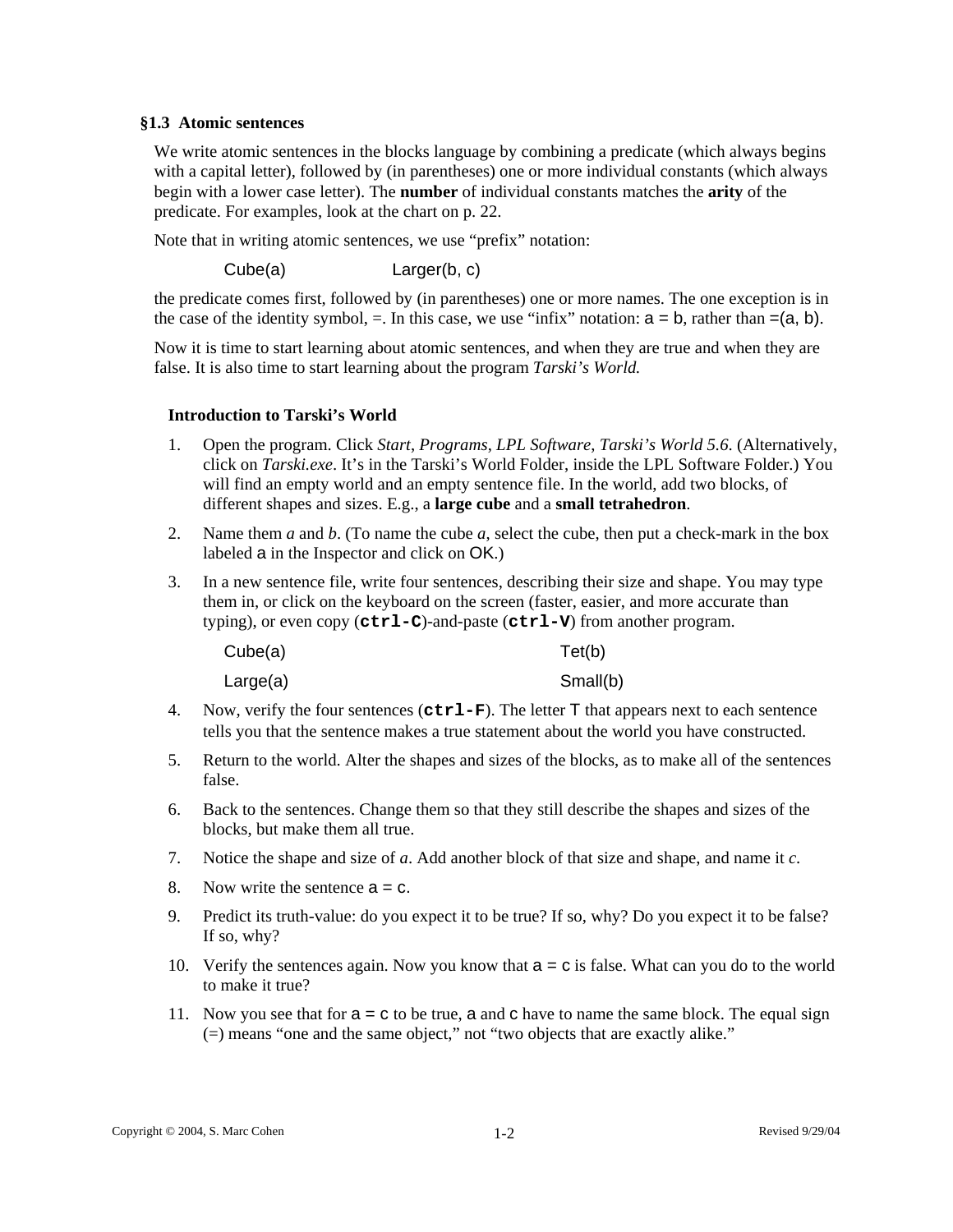12. Write these additional sentences:

| Adjoins(a, b)  | FrontOf $(a, b)$ |
|----------------|------------------|
| SameSize(a, b) | Between(a, b, d) |

- 13. Now play with the blocks (move them around) and verify the sentences (**ctrl-F**) each time you move them. That way, you'll see under what conditions these sentences are true, and learn first-hand the meanings of the predicates. Write some more sentences, using the other predicates in the blocks language, and continue to experiment.
- 14. You will notice, for example:
	- Adjoins(a, b) requires that *a* and *b* be on squares that share a side; they cannot be "diagonally" adjacent.
	- FrontOf(a, b) requires no more than that *a* be closer to the front than *b*; it does not have to be anywhere near *b*, or even in the same row or column.
	- A sentence containing a name that does not name any block in a given world does not have any truth value in that world. To make Between(a, b, d) have a truth value, we had to assign the name d to one of the blocks in the world.
	- Between( $a, b, d$ ) requires that  $a, b$ , and  $d$  be in a straight line: either in the same row, column, or diagonal. Note that it is the **first** named block (*a* in the sentence above) that is the one in the middle.
	- If you try to move blocks in such a way that a large block adjoins another block, you cannot do it! In *Tarski's World*, no large block can adjoin any other block. (That is because the large blocks are so large they overlap their borders and infringe on the adjacent block.)
	- SameSize(a, a), SameShape(a, a), SameRow(a, a), SameCol(a, a), and  $a = a$  are always true.
	- Larger(a, a), Smaller(a, a), Adjoins(a, a), FrontOf(a, a), BackOf(a, a), RightOf(a, a), LeftOf(a, a), and  $a \neq a$  are always false.
	- Between(a, a, a), Between(a, a, b), Between(a, b, a), and Between(b, a, a), etc. are always false. A Between sentence cannot be true unless it contains **three different names**. (Although even then it may still be false.)
- 15. These facts all express features of the **meanings** of the predicates in the blocks language, which closely (although not exactly) match the meanings of their English counterparts. For example, it is part of the meaning of *larger than* that a thing cannot be larger than itself; it is part of the meaning of *is in the same row as* that a thing cannot fail to be in the same row as itself.
- 16. The predicates of the blocks language are **determinate**, not vague. There is no gradation of sizes between small and medium, and any two objects that are both are small are considered to be of the same size. Hence, every sentence of the blocks language is either true or false. Nor are there degrees of truth and falsity—a sentence is either (entirely) true or (entirely) false, and no true sentence is "truer" than another.

Be sure to do the **You try it** on p. 24.